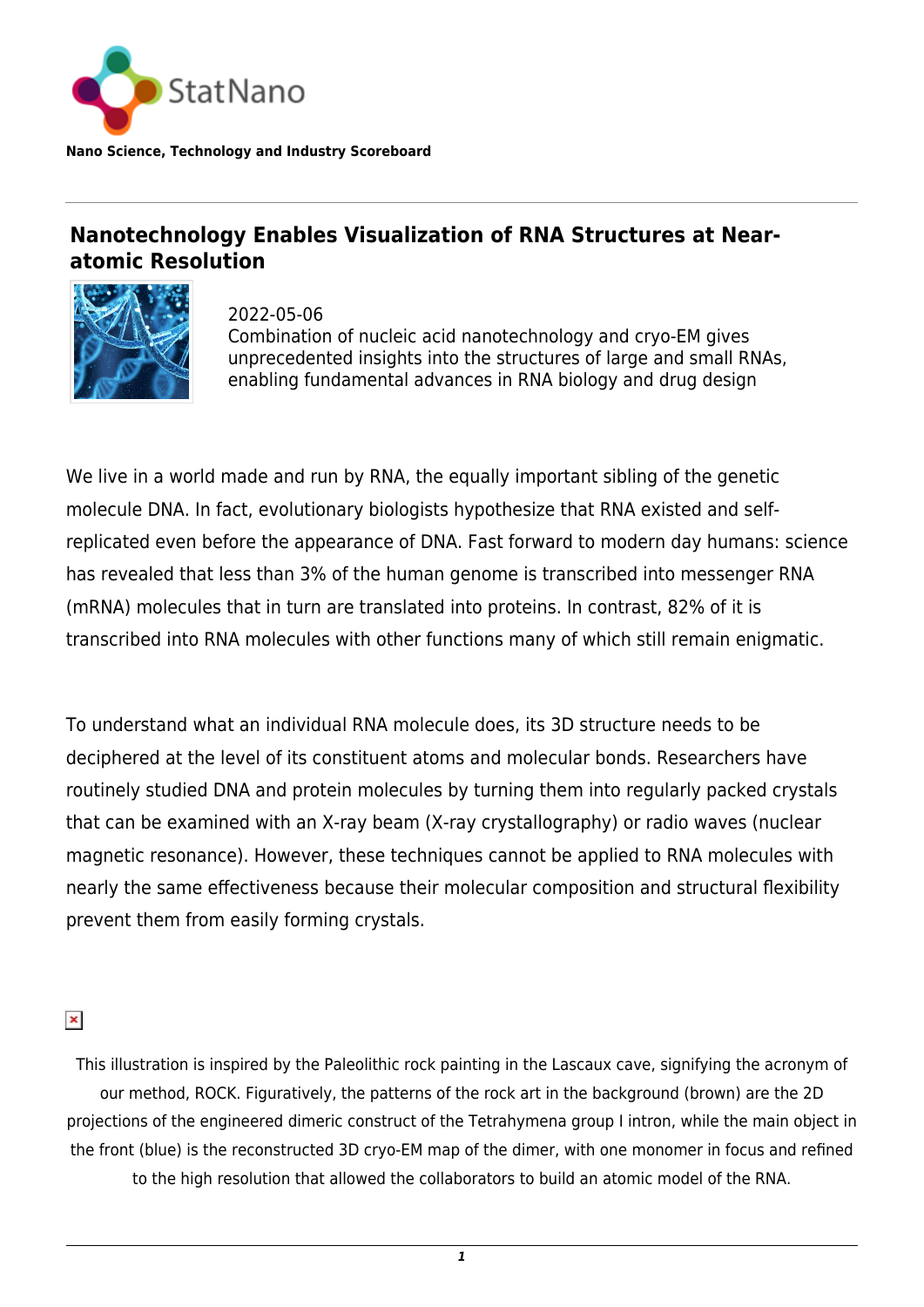Now, a research collaboration led by Wyss Core Faculty member Peng Yin, Ph.D. at the Wyss Institute for Biologically Inspired Engineering at [Harvard University,](https://statnano.com/org/Harvard-University) and Maofu Liao, Ph.D. at Harvard Medical School (HMS), has reported a fundamentally new approach to the structural investigation of RNA molecules. ROCK, as it is called, uses an RNA nanotechnological technique that allows it to assemble multiple identical RNA molecules into a highly organized structure, which significantly reduces the flexibility of individual RNA molecules and multiplies their molecular weight. Applied to well-known model RNAs with different sizes and functions as benchmarks, the team showed that their method enables the structural analysis of the contained RNA subunits with a technique known as cryo-electron microscopy (cryo-EM). Their advance is reported in [Nature Methods.](https://www.nature.com/articles/s41592-022-01455-w)

"ROCK is breaking the current limits of RNA structural investigations and enables 3D structures of RNA molecules to be unlocked that are difficult or impossible to access with existing methods, and at near-atomic resolution," said Yin, who together with Liao led the study. "We expect this advance to invigorate many areas of fundamental research and drug development, including the burgeoning field of RNA therapeutics." Yin also is a leader of the Wyss Institute's Molecular Robotics Initiative and Professor in the Department of Systems Biology at HMS.

## **Gaining control over RNA**

Yin's team at the Wyss Institute has pioneered various approaches that enable DNA and RNA molecules to self-assemble into large structures based on different principles and requirements, including DNA bricks and DNA origami. They hypothesized that such strategies could also be used to assemble naturally occurring RNA molecules into highly ordered circular complexes in which their freedom to flex and move is highly restricted by specifically linking them together. Many RNAs fold in complex yet predictable ways, with small segments base-pairing with each other. The result often is a stabilized "core" and "stem-loops" bulging out into the periphery.

"In our approach we install 'kissing loops' that link different peripheral stem-loops belonging

*2*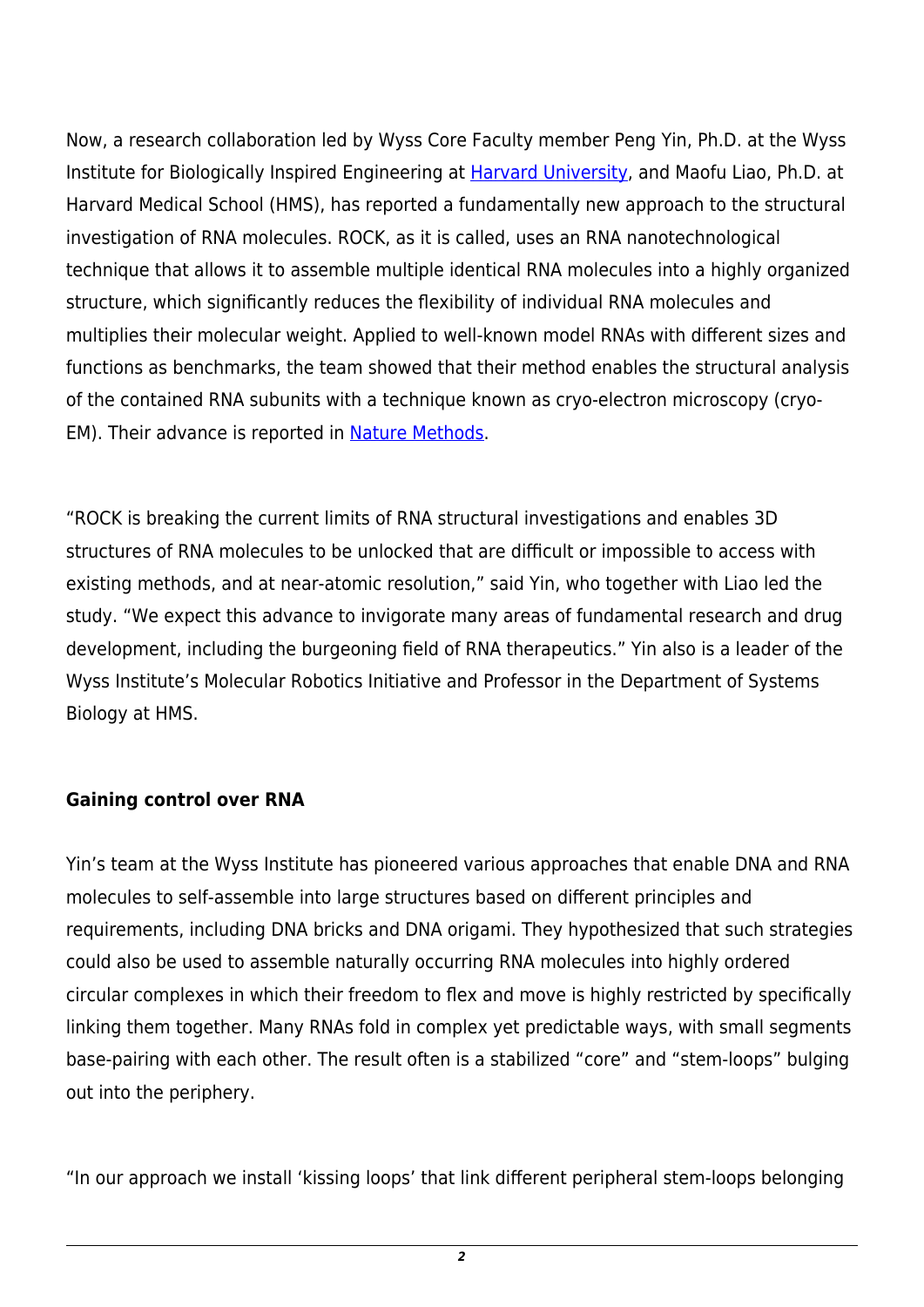to two copies of an identical RNA in a way that allows a overall stabilized ring to be formed, containing multiple copies of the RNA of interest," said Di Liu, Ph.D., one of two first-authors and a Postdoctoral Fellow in Yin's group. "We speculated that these higher-order rings could be analyzed with high resolution by cryo-EM, which had been applied to RNA molecules with first success."

## **Picturing stabilized RNA**

In cryo-EM, many single particles are flash-frozen at cryogenic temperatures to prevent any further movements, and then visualized with an electron microscope and the help of computational algorithms that compare the various aspects of a particle's 2D surface projections and reconstruct its 3D architecture. Peng and Liu teamed up with Liao and his former graduate student François Thélot, Ph.D., the other co-first author of the study. Liao with his group has made important contributions to the rapidly advancing cryo-EM field and the experimental and computational analysis of single particles formed by specific proteins.

"Cryo-EM has great advantages over traditional methods in seeing high-resolution details of biological molecules including proteins, DNAs and RNAs, but the small size and moving tendency of most RNAs prevent successful determination of RNA structures. Our novel method of assembling RNA multimers solves these two problems at the same time, by increasing the size of RNA and reducing its movement," said Liao, who also is Associate Professor of Cell Biology at HMS. "Our approach has opened the door to rapid structure determination of many RNAs by cryo-EM." The integration of RNA nanotechnology and cryo-EM approaches led the team to name their method "RNA oligomerization-enabled cryo-EM via installing kissing loops" (ROCK).

To provide proof-of-principle for ROCK, the team focused on a large intron RNA from Tetrahymena, a single-celled organism, and a small intron RNA from Azoarcus, a nitrogen-fixing bacterium, as well as the so-called FMN riboswitch. Intron RNAs are noncoding RNA sequences scattered throughout the sequences of freshly-transcribed RNAs and have to be "spliced" out in order for the mature RNA to be generated. The FMN riboswitch is found in bacterial RNAs involved in the biosynthesis of flavin metabolites derived from vitamin B2. Upon binding one of them, flavin mononucleotide (FMN), it switches its 3D